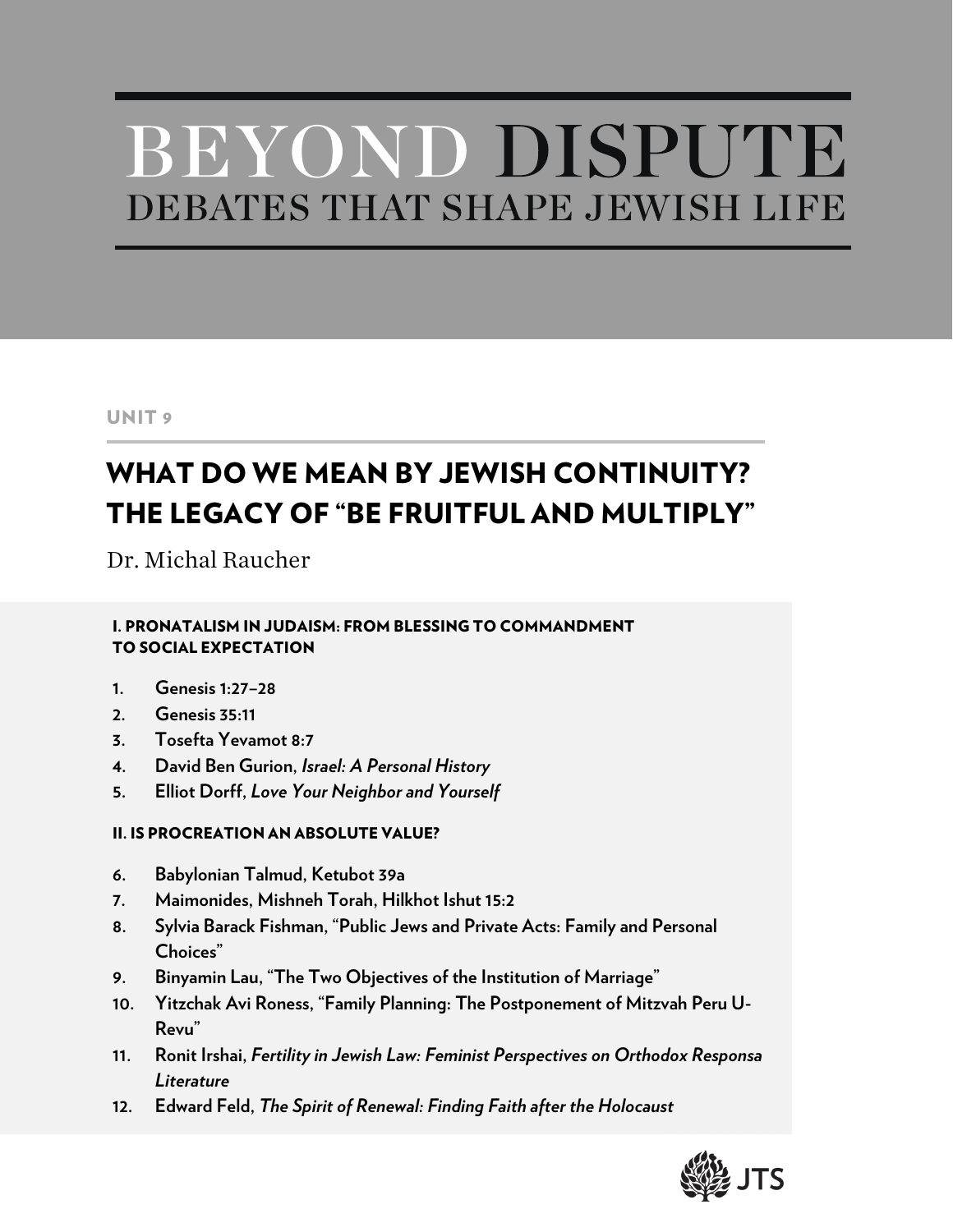

# DR. MICHAL RAUCHER

Michal Raucher is a JTS Fellow and Assistant Professor of Jewish Studies at Rutgers University. Her research lies at the intersection of Israel studies, Jewish ethics, and the anthropology of women in Judaism. Her first book, *Conceiving Authority* (Indiana University Press, 2020), is an ethnography of Israeli ultra-Orthodox Jewish women's reproductive ethics. Dr. Raucher is working on her second book, titled *Tapping on the Stained Glass Ceiling*. This book surrounds the recent ordination of women in Orthodoxy. She has also published on sexuality and gender in Judaism, religion and bioethics, abortion legislation in Israel, and female religious advisors on the Internet.

Dr. Raucher has been a visiting scholar at the Hastings Center and Yale University's Center for Bioethics. She has consulted for the United Nations Population Fund, where she worked with colleagues from around the world on improving reproductive and sexual rights and health for women and children. She is on the board for the Society of Jewish Ethics and Feminist Studies in Religion.

Dr. Raucher earned her PhD in Religious Studies from Northwestern University. She has an MA from the University of Pennsylvania in Bioethics and graduated from the Joint Program with The Jewish Theological Seminary and Columbia University.



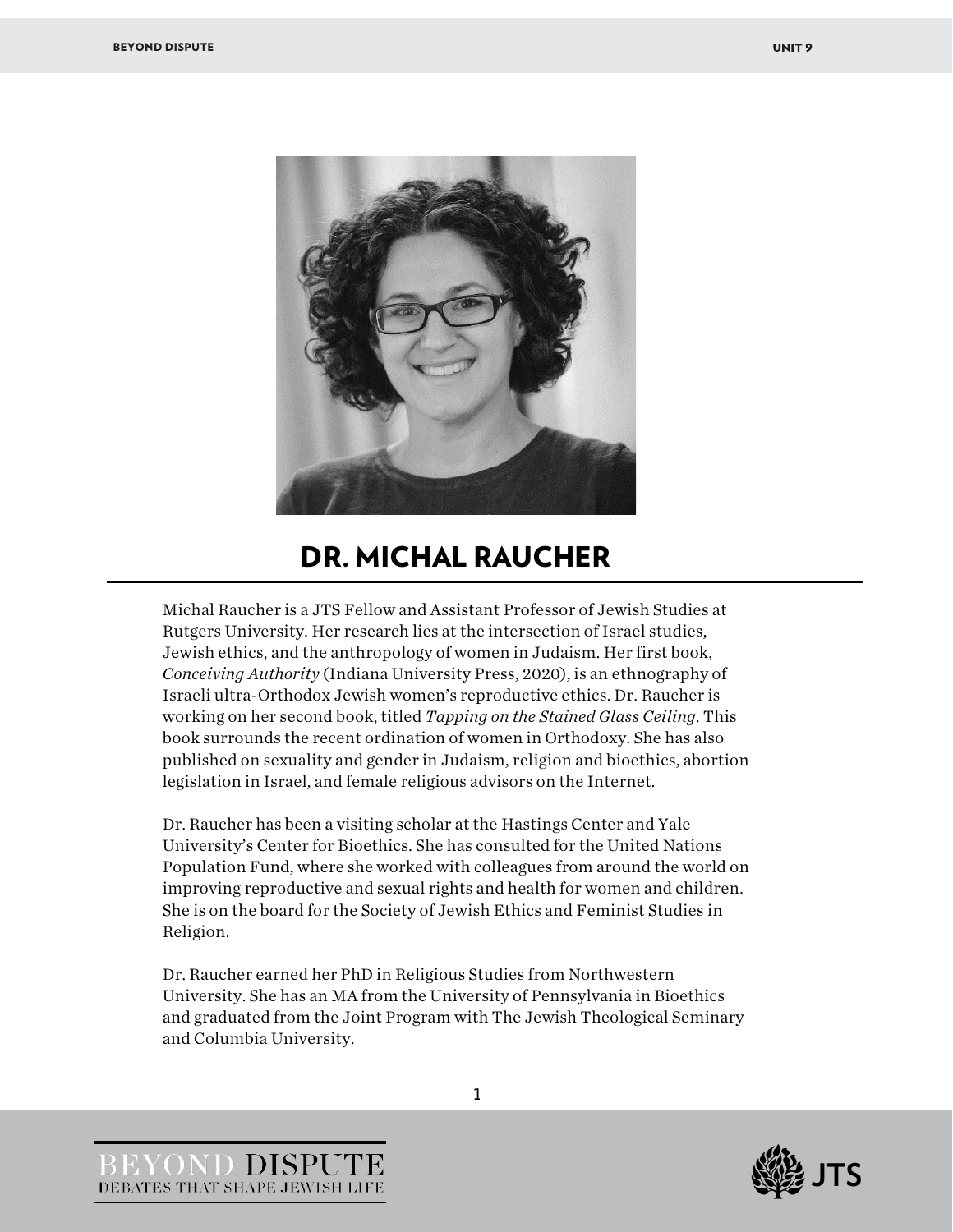# I. PRONATALISM IN JUDAISM: FROM BLESSING TO COMMANDMENT TO SOCIAL EXPECTATION

#### 1. Genesis 1:27–28

<sup>27</sup> And God created human beings in His image, in the image of God He created him; male and female He created them. <sup>28</sup> God blessed them and God said to them, "Be fertile and increase, fill the earth and master it; and rule the fish of the sea, the birds of the sky, and all the living things that creep on earth."

(כז) וַ יִּ בְ רָ א אֱ -�הִ ים אֶ ת הָ אָדָ ם בְּ צַ לְמוֹ בְּ צֶ לֶם ּאֲ-לֹהִים בַּרָא אֹתוֹ זָכָר וּנְקֶבָה בַּרָא אֹתַם: (כח) וַיְבַרֶךְ אֹתִם אֶ-לֹהִים וַיֹּאמֶר לַהֶם אֱ-לֹהִים פְּרוּ וּרְבוּ וּמִלְאוּ אֶת הַאֲרֶץ וְכִבְשָׁהַ וּרְדוּ בִּדְגַת הַיָּם וּבְעוֹף הַשֶּׁמַיִם וּבְכַל חַיָּה הַרֹמֶשֶׂת עַל :הארץ

#### 2. Genesis 35:11

<sup>11</sup> And God said to him. "I am El Shaddai. Be fertile and increase; a nation, yea an assembly of nations, shall descend from you. Kings shall issue from your loins."

(יא) וַיֹּאמֶ ר לוֹ אֱ -�הִ ים אֲנִי אֵ ל שַׁ דַּ י פְּ רֵ ה וּרְבֶה גּוֹי וּקְהַל גּוֹיִם יִהְיֶה מְמֶךָ וּמְלַכְיִם ּמֶחֵלַצֵידָּ יֵצֵאוּ:

#### 3. Tosefta Yevamot 8:7

*A compilation of Oral Law from the late second century, the same period as the Mishnah.*

Ben Azzai says: One who does not engage in procreation sheds blood and annuls the image [of God], as it says, "For in His image did God make human beings," and it is written "And you, be fertile and increase."

בֶּן עַזַּי אוֹמֵר: כַּל שֵׁאֵינוֹ עוֹסֵק בִּפְרִיַּה וּרְבִיַּה ּ הֵרֵי זֶה שׁוֹפֵךְ דַּמְיִם וּמְבַטֵּל אֶת הַדְּמוּת, שֶׁנֶאֱמַר: "כִּי בְּצֶלֶם אֱ-לֹהִים עַשָׂה אֶת הַאֲדַם וְכָתוּב "וְאַתֶּם פְּרוּ וּרְבוּ."

# 4. David Ben-Gurion, Israel: A Personal History<sup>[1](#page-2-0)</sup>

*Polish-born Zionist leader; first prime minister of Israel (1886-1973).*

If the Jewish birthrate is not increased, it is doubtful that the Jewish State will survive. As we have seen, from 1951–1966 the Jewish birthrate declined from 26.1 to 16.1 per thousand, whereas among the Arabs it rose from 37.6 to 43.4. The bodies that must deal with this problem are Jewish

<span id="page-2-0"></span>1 Trans. Nechemia Meyers and Uzy Nystar (Tel Aviv: American Israel Publishing Co, 1971), 839.

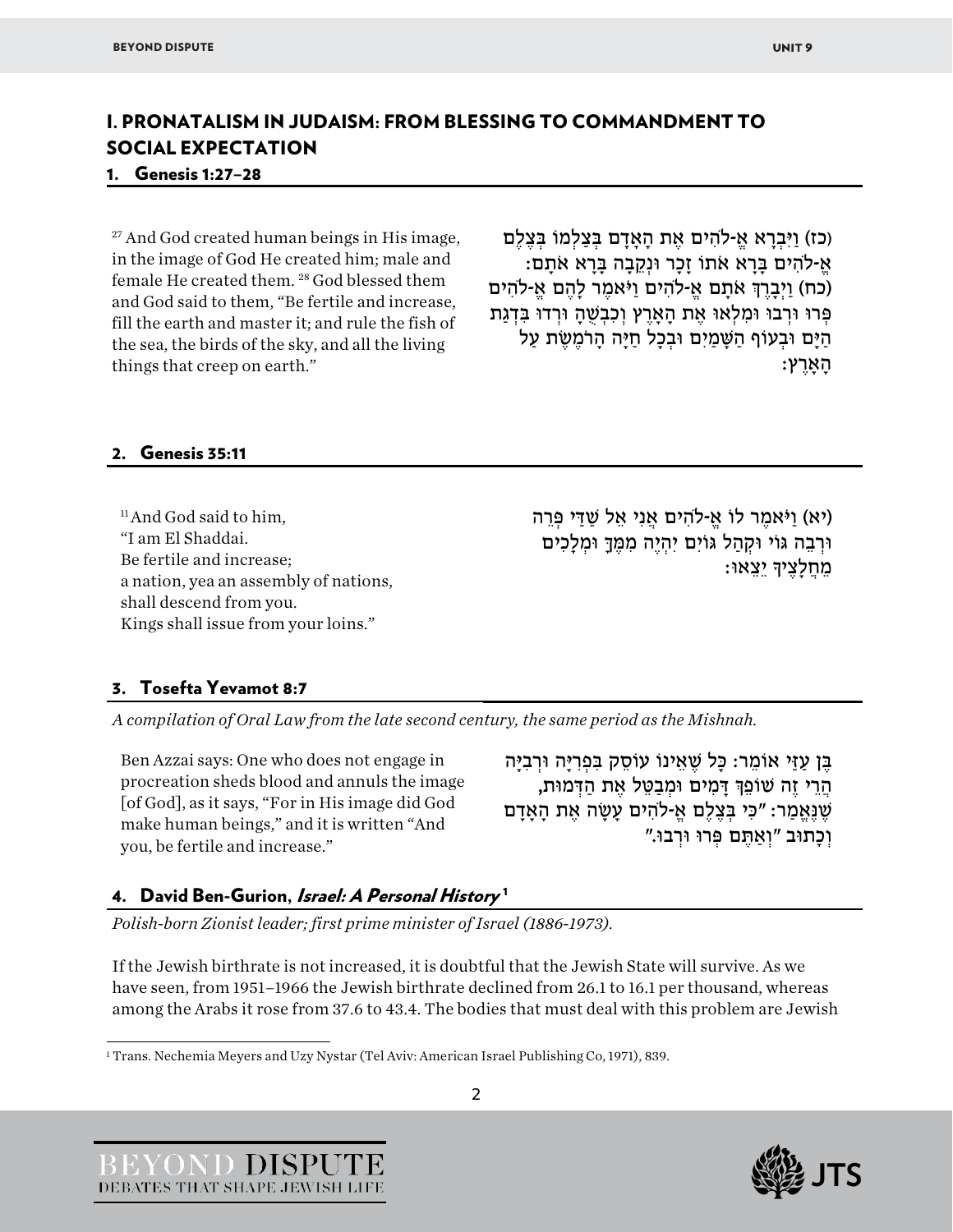men's and women's organization in Israel and the Jewish Agency[.2](#page-3-0) And this must be done in two ways: (a) to bring home to the Jewish woman and the Jewish family that the future of their nation depends on their producing a sufficient number of healthy children; (b) to provide large Jewish families with more economic, social, and educational assistance…

Jewish women's organizations, such as WIZO (Women's International Zionist Organization) and the Working Mothers Organization, are doing good work….It is incumbent upon them to explain to women of European origin, as well as to those born in Israel and to every Jewish woman capable of understanding the unique needs of a nation such as Israel, that their prime obligation to their people is to have at least four children, and, as far as possible, within eight to ten years after getting married.

…Any Jewish woman who, as far as it depends on her, does not bring into the world at least four healthy children is shirking her duty to the nation, like a soldier who evades military service. And it is the duty of the Jewish people as a whole to provide women with the economic, cultural, and social conditions to enable them to give these children a proper upbringing and education.

#### 5. Rabbi Elliot Dorff, "This is My Beloved, This is My Friend": Sex and the Family <sup>[3](#page-3-1)</sup>

*A leading ethicist and theologian of the Conservative Movement (Los Angeles, California, b. 1943).*

Those who can produce or adopt children should see it as a mitzvah of the highest order to have more than the minimal number of two, for nothing less than the future of the Jewish community and of Judaism depends on that.<sup>[4](#page-3-2)</sup> The Jewish community, after all, lost a third of its members in the Holocaust, and…contemporary Jews are not producing enough children even to maintain their present numbers. Add to these factors the high rate of intermarriage and assimilation among Jews today, and it becomes clear that we Jews are in serious demographic trouble as a people. One needs a Jewish education to become an informed, practicing Jew, of course, but people can be educated only if they exist in the first place. The mitzvah of procreation, like all other commandments, does not apply to those who cannot fulfill it; but for those who can, propagation or adoption is literally a matter of life and death for us not only as individuals and as families but also as a people.





<span id="page-3-0"></span><sup>&</sup>lt;sup>2</sup> Ben Gurion is intentional in arguing that the effort to increase birthrate is the responsibility of the Jewish organizations rather than the Israeli government. In his view, government policies that didn't apply to all citizens (both Jews and Arabs) would be seen as discriminatory.

<span id="page-3-1"></span><sup>3</sup> In *Love Your Neighbor and Yourself: A Jewish Approach to Modern Personal Ethics* (Philadelphia: Jewish Publication Society, 2003), 95.

<span id="page-3-2"></span><sup>4</sup> The Talmud (BT Yebamot 61b) determines that the commandment to be fruitful and multiply is fulfilled when a couple bears two children, a boy and a girl. Overall, fertility rates are higher than replacement level, but among liberal Jews, the rates are below replacement. Note that replacement is 2.1 because there is an understanding that not everyone will have children, hence the call for "more than the minimal number of two."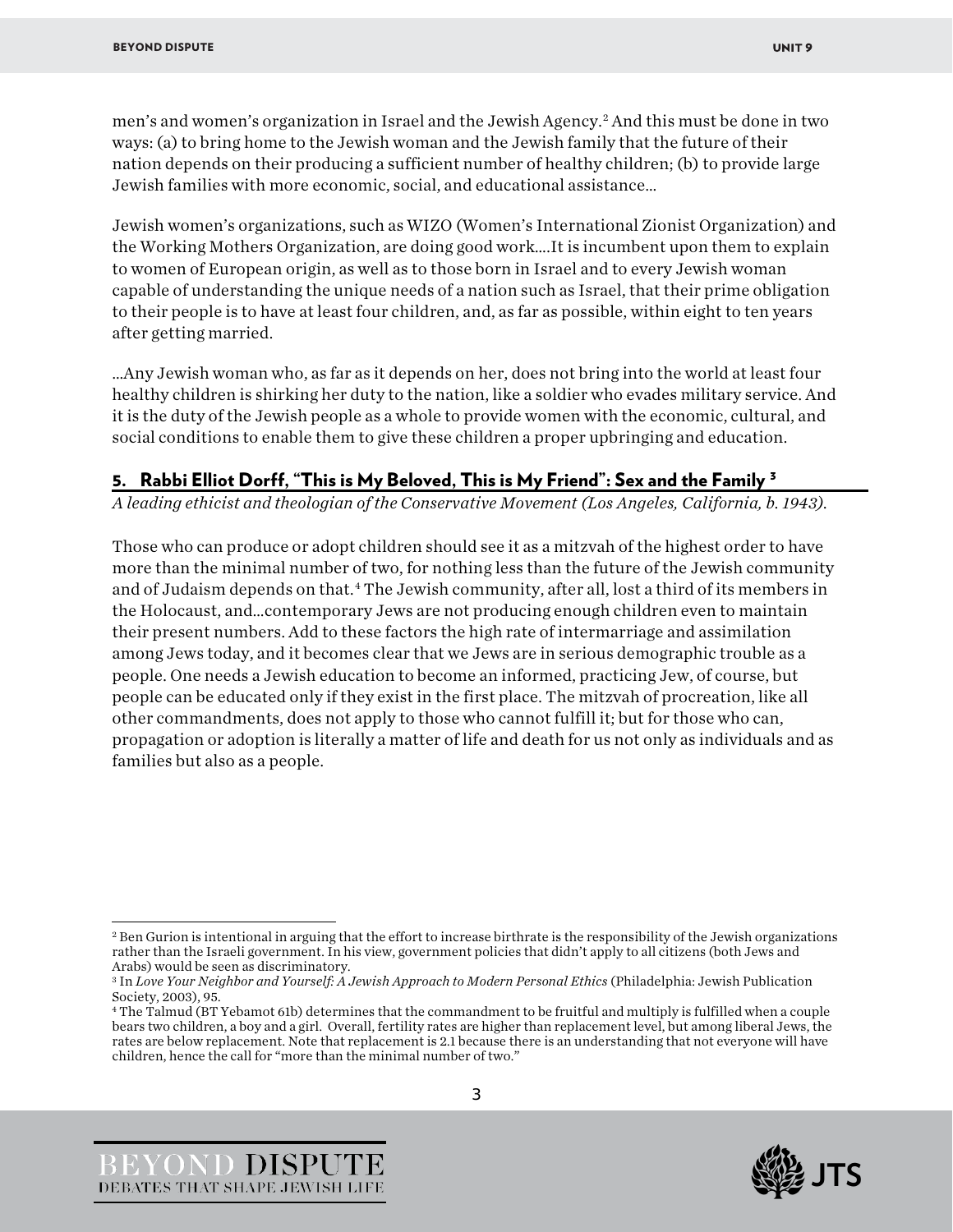# II. IS PROCREATION AN ABSOLUTE VALUE?

#### 6. Babylonian Talmud, Ketubot 39a

*The central body of Rabbinic law, dialectic, and lore, comprised of the Mishnah and the Gemara the latter being an exposition and elaboration of the former. Two separate Talmudic compilations exist: the Babylonian Talmud (c. 500 CE) and the Jerusalem Talmud (also known as the Talmud of the Land of Israel, c. 400 CE).*

[It is permitted for] three [categories of] women to engage in relations with a contraceptive resorbent (*mokh*). These are they: a minor, a pregnant woman, and a nursing woman. [The *baraita*[5](#page-4-0) elaborates:] A minor [may do so] lest she conceive and die; a pregnant woman, lest her [existing] fetus [be crushed by another fetus and] assume the shape of a *sandal* fish<sup>[6](#page-4-1)</sup> [if she conceives a second time; and ]a nursing woman, lest she [conceive, causing her milk to spoil, which will lead her to] wean her child [prematurely, endangering his health].

ַ שַׁלֹשׁ נַשִּׁים מִשָּׁמְּשׁוֹת ַבְּמוֹדְּ, אֵלוּ הֵן: קְטַנָּה<br>וּמְעוּבֵּרֵת וּמֵנִיקָה. קְטַנָּה: שֶׁמָּא תִתְעַבֵּר וְתָמוּת. מְעוּבֶּרֶת:<br>שֶׁמָּא תֵעָשֶׂה עוּבָּרָהּ<br>סַנדָּל. מֵנִיקָה: שֶׁמָּא<br>תִגִּמֹל אֵת בִּנָּהּ.

#### 7. Maimonides, Mishneh Torah, Hilkhot Ishut 15:2

*Also known as Rambam (acronym for "Rabbi Moses ben Maimon"); halakhic codifier (*Mishneh Torah*), philosopher (*Guide of the Perplexed*), and communal leader (Spain and Egypt, 1135–1204).* 

The mitzvah of being fruitful and multiplying is incumbent on the husband and not on his wife. When does a man become obligated to fulfill this mitzvah? From the time he reaches seventeen. If he reaches twenty and has not married, he is considered to have transgressed and negated the observance of this positive commandment. If, however, he is occupied with the study of Torah and absorbed in this endeavor and is hesitant to marry, lest he be forced to work to support his wife and thus be prevented from studying Torah, he is permitted to delay marriage—for a person who is occupied in the performance of one mitzvah is exempt from the obligation to perform another. Surely this applies with regard to the study of Torah.

הָאִישׁ מִצְוֵה עַל פְּרִיָּה וּרְבִיָּה אֲבָל לא הַאִשָּׁה. וְאֵימַתֵי הַאִישׁ נִתְחַיֶּב בְּמְצְוָה זוֹ? מִבֵּן שָׁבַע עֵשָׂרֵה. וְכֵיוָן שֵׁ עָבְרוּ עֵשְׂרִים שַׁנָה וְלֹא נַשָּׂא אִשָּׁה, ּהֵרֵי זֶה עוֹבֵר וּמְבַטֵּל מִצְוַת עֲשֶׂה. וְאִם הָיָה עוֹסֵק בַּתּוֹרָה וְטַרוּד בַּהּ וְהָיָה מִתְיָרֵא מִלְשָׂא אִשָּׁה כְּדֵי שֶׁלֹּא יִטְרַח בַּמְזוֹנוֹת בַּעֲבוּר אִשָּׁתּוֹ וִיבַטֶּל מִ ן הַ תּוֹרָ ה — הֲרֵ י זֶה מוּתָ ר לְהִתְאַחֵר, שֶׁהַעוֹסֵק בַּמִּצְוַה פַּטוּר מִן הַמִּצְוָה, וְכָל שֵׁכֵּן בְּתַלְמוּד תּוֹרָה.





<span id="page-4-1"></span><span id="page-4-0"></span><sup>5</sup> A tradition in the oral law that is not incorporated into the Mishnah.

<sup>&</sup>lt;sup>6</sup> We know this fish as "sole," which got its name from its resemblance to a sandal.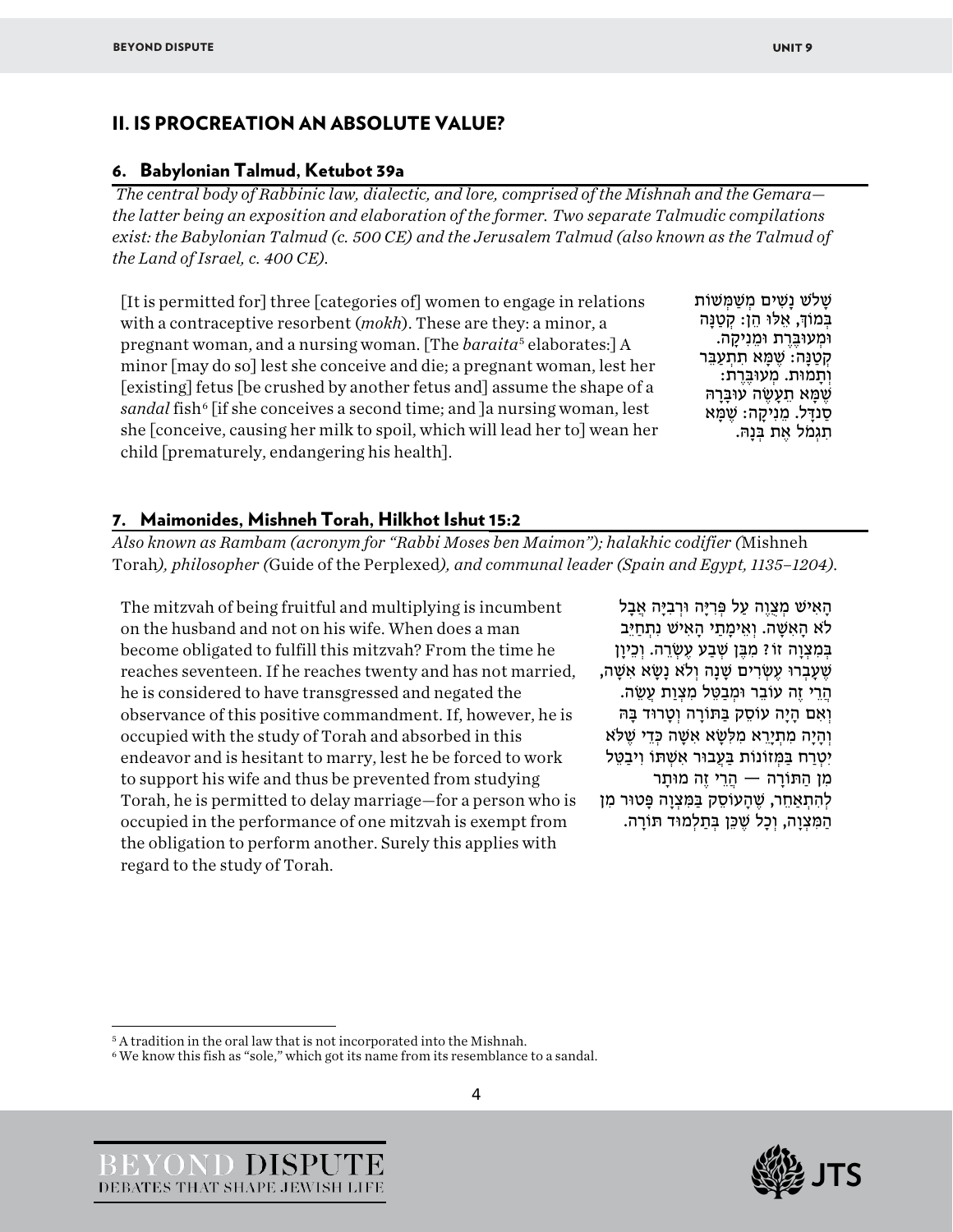# 8. Dr. Sylvia Barack Fishman, "Public Jews and Private Acts: Family and Personal Choices in the Public Square and in the Private Realm" [7](#page-5-0)

*Leading sociologist of American Jewish life and Professor Emerita of Judaic Studies at Brandeis University (b. 1942).*

The vast majority of Jewish women still place enormous value on having children. Jewish women are less likely than any other religious or ethnic group to state that they wish to remain childless. Most American Jewish couples hope to have children "someday." Unlike women of other ethnic groups, in which higher education is associated with lower expectations of childbearing, the more highly educated a Jewish woman, the more children she expects to have. Calvin Goldscheider and Francis Kobrin Goldscheider, relying on data that deal with expected family size, point out that among Jewish populations, "educational attainment is directly rather than inversely related to fertility expectations." Thus, "Jews with doctorates expect 2.2 children and only 11 percent expect to be childless."[8](#page-5-1) However, highly educated Jewish women do not actually have as many children as they once expected to. Although Jewish career women are more committed to having children than other groups of career women, they are at least as likely as other white middle-class women to postpone the onset of childbearing until they have reached what they consider to be an appropriate level of occupational or financial achievement. In this new demographic, expectations often do not give way to reality. Jewish women aged 16 to 26 interviewed in a national study in 1969–70 expected to have an average of 2.5 children. That same demographic cohort, twenty years later, has in fact borne an average of 1.5 children, with a projected average completed family size of 1.7 children.

# 9. Rabbi Dr. Binyamin Lau, "The Two Objectives of the Institution of Marriage: 'For She is Your Companion and the Wife of your Covenant'" [9](#page-5-2)

*Rosh Beit Midrash of Beit Morasha in Jerusalem and author of numerous articles and books (Israel, b. 1961).* 

In our society, people are marrying at a later age, and we must do everything possible to help young people enter into marriage. Recognizing that marriage is not just an instrument to facilitate bringing children into the world, but that it constitutes a value in and of itself—in that "it is not good for a person to be alone"—obligates the halakhic authorities to exert themselves to encourage young people considering marriage. [10](#page-5-3) If leniency in the form of an allowance to delay the mitzvah of having children is likely to decide the issue in favor of a wedding, this should be given serious consideration. In contrast to the reasons that forbid a married man (as opposed to a bachelor) to delay the mitzvah of procreation, there are reasons to allow a couple to delay





<span id="page-5-0"></span><sup>7</sup> In *Jews and the American Public Square*, ed. Alan Mittleman, Robert Licht, and Jonathan Sarna (Lanham: Rowman and Littlefield Publishers, 2002), 274.

<span id="page-5-1"></span><sup>8</sup> Calvin Goldscheider and Francis Kobrin Goldscheider, "The Transition to Jewish Adulthood: Education, Marriage and Fertility," paper presented at the Tenth World Congress of Jewish Studies, Jerusalem, August 1989, 17-20.

<span id="page-5-2"></span><sup>9</sup> Translated from the Hebrew in *Milin Havivin (Beloved Words)* Vol. 3 (2007), 65.

<span id="page-5-3"></span><sup>10</sup> Alluding to Genesis 2:18: "The Lord God said, 'It is not good for a person to be alone; I will make a fitting helper for him.'"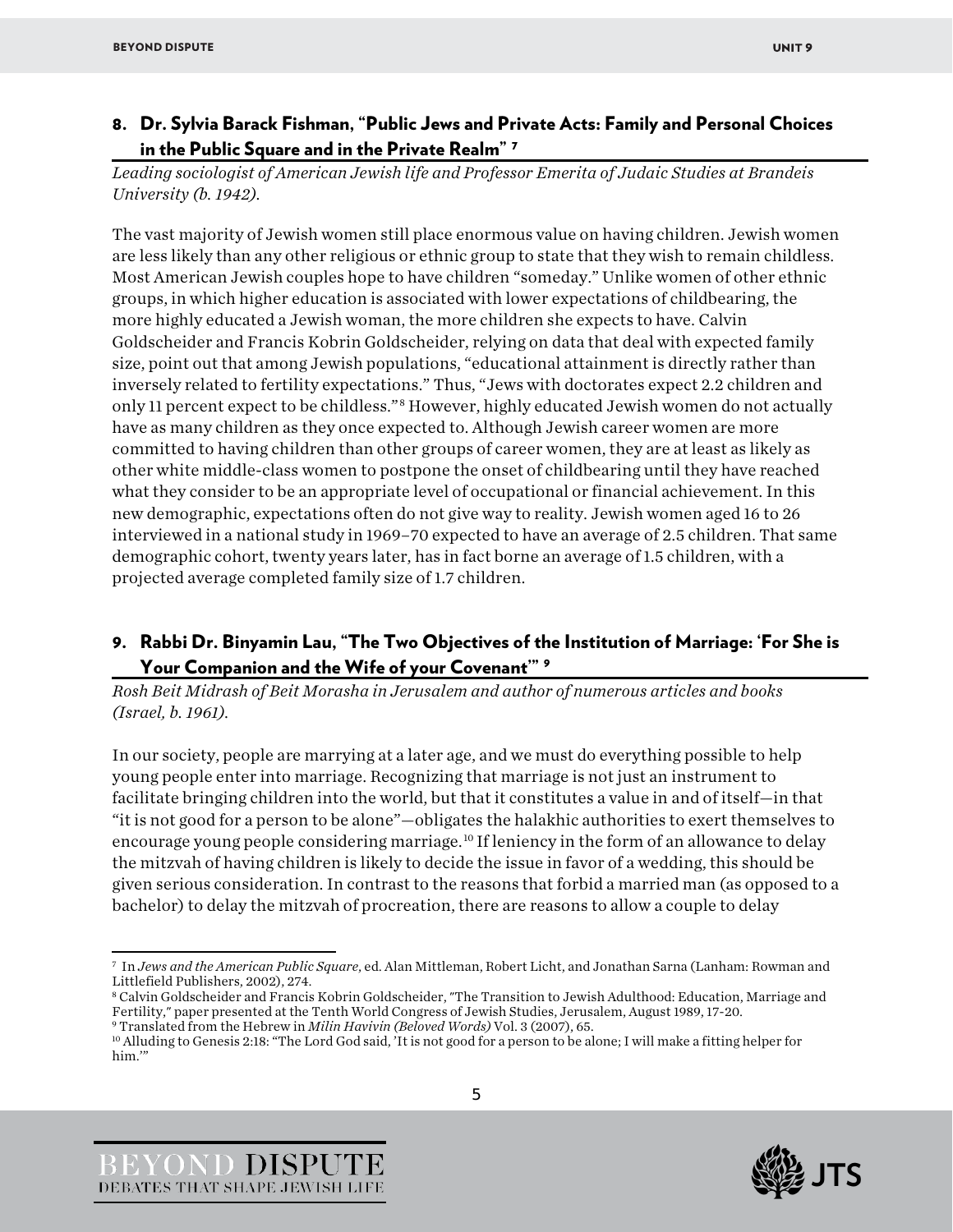fulfillment of the mitzvah for a limited period of time, provided that they translate their emotional attachment into a marital bond.

# 10. Rabbi Yitzchak Avi Roness, "Family Planning: The Postponement of *Mitzvat P'ru* U-rvu" [11](#page-6-0)

*Doctoral student in the Talmud department at Bar Ilan University (Israel).*

It is also important to note that the Rabbis' advice regarding the need to prepare a firm financial base [before marriage] is purposefully vague. The expression "to build a house and plant a vineyard" does not convey a clear notion in regard to the size of the home or the size and quality of the vineyard.…Yet the Rabbis' directive here is that, no matter what minimal lifestyle one deems necessary for oneself, appropriate steps must be taken to ensure that this standard of living be maintained as one's family and expenses grow, for otherwise domestic strife will surely follow. Far from being some sort of foreign, Western notion, a young couple's financial considerations and concerns are fully in accord with the Torah's understanding of the ideal way to set up a household.

# 11. Ronit Irshai, "Be Fruitful and Multiply" in *Fertility and Jewish Law: Feminist* Perspectives on Orthodox Responsa Literature [12](#page-6-1)

*Dr. Ronit Irshai is a Senior Lecturer in the gender studies program at Bar Ilan University and a research fellow at the Shalom Hartman institute in Jerusalem (Israel).*

The Babylonian Talmud forbids conjugal relations during a time of famine. Let us consider the reason for the prohibition and its scope:

Resh Lakish said: A man is forbidden to engage in sexual intercourse during years of famine, as it is said (Genesis 41:50): "Before the years of famine came, Joseph became the father of two sons." One sage taught: Those who are childless engage in sexual intercourse during years of famine. Our rabbis [i.e., the majority, in contrast to the named sage] taught: When Israel is sunk in sorrow, and one person withdraws from involvement in it, the two ministering angels that accompany a person come and place their hand on his head and say, "This person who withdrew from the community will not see the consolation of the community." It was taught in another *baraita*: When the community is sunk in sorrow, a man should not say, "I will go to my home and eat and drink, and it will be well with my soul"…Rather, one should be sorrowful with the community. (Babylonian Talmud, Ta'anit 11a)

Resh Lakish's statement can be understood in two ways. He may believe it is wrong to bring additional children into the world in a time of famine for economic reasons, so that there are not extra mouths to feed. From the ensuing discussion…it appears that the prohibition is based on a



<span id="page-6-0"></span><sup>11</sup> In *Milin Havivin* (*Beloved Words*), Vol. 3 (2007), 77–78.

<span id="page-6-1"></span><sup>12</sup> (Waltham: Brandeis University Press, 2012), 47-48.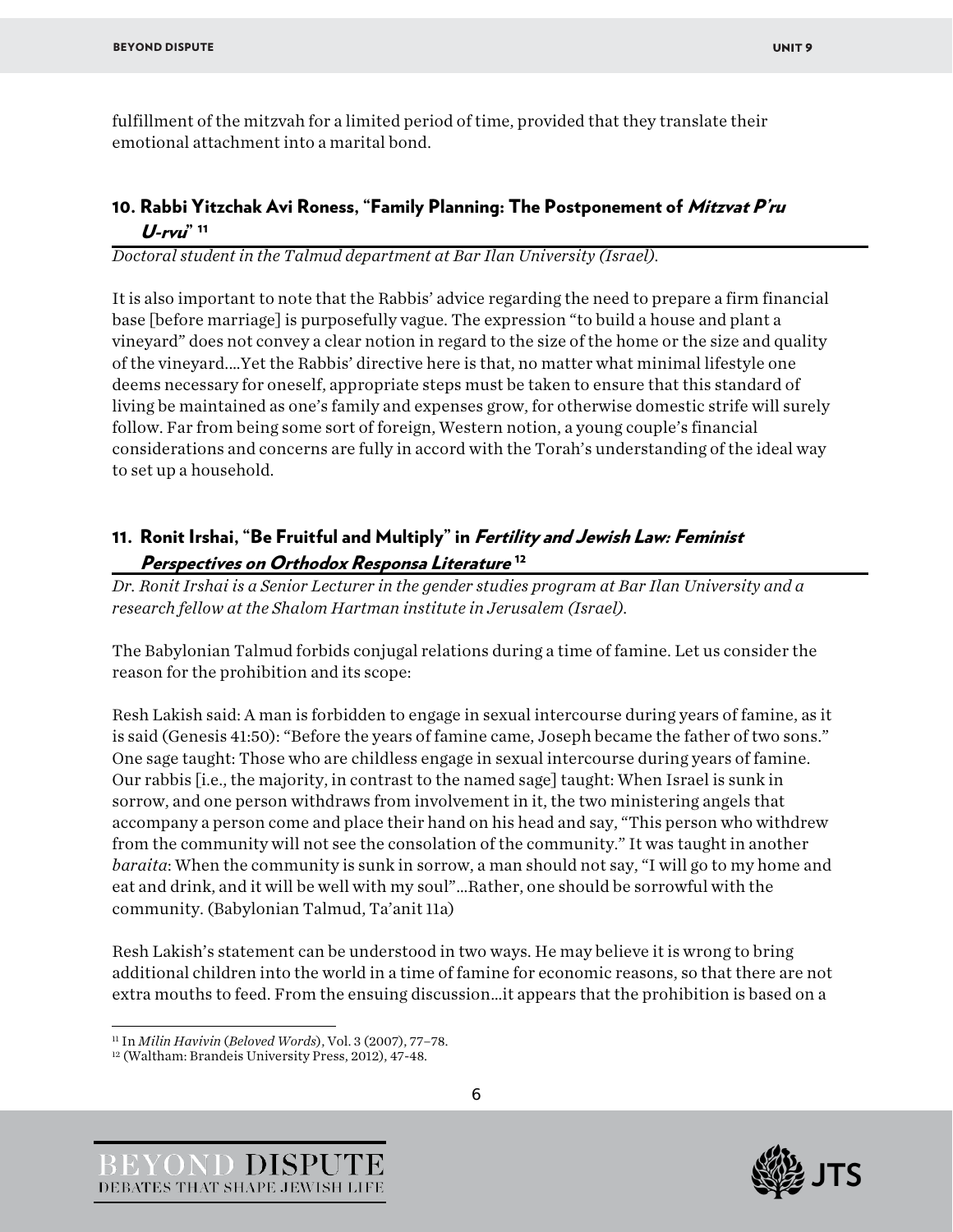concern for social solidarity rather than economics. A person is part of a community, and he may not act for the sake of his own household without paying attention to and identifying with the troubles faced by the community as a whole.

# 12. Rabbi Edward Feld, "Torah, Not History," The Spirit of Renewal: Finding Faith After the Holocaust<sup>[13](#page-7-0)</sup>

*Conservative rabbi and author; senior editor of the Rabbinical Assembly's High Holiday Mahzor (*Mahzor Lev Shalem*) and prayerbook (*Siddur Lev Shalem*) (United States).*

The sixty years between the destruction of the Temple and the Bar Kochba revolution were among the most hermeneutically and legally creative in Judaism's history. The fabric of Jewish life was interwoven with study, creative interpretation, and legal disquisition. Thus, when the rabbis of the generation of Bar Kochba had to decide which were the most central Jewish institutions to protect, the study and transmission of Torah stood out as the essential instrument of religious preservation.



<span id="page-7-0"></span><sup>13 (</sup>Woodstock, VT: Jewish Lights Publishing, 1994), 58–59.